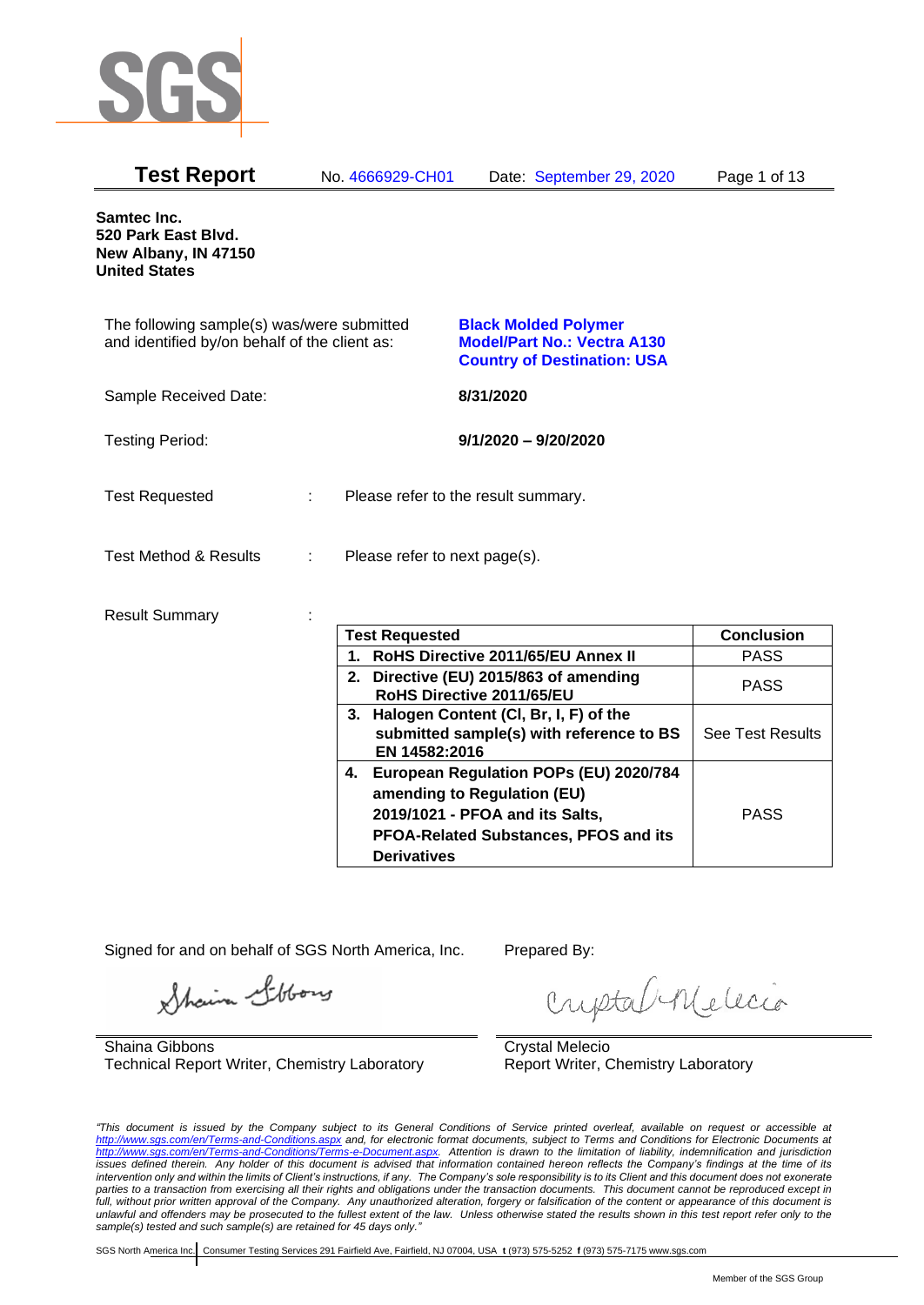

# **Test Report** No. 4666929-CH01 Date: September 29, 2020 Page 2 of 13

#### **1. RoHS Directive 2011/65/EU Annex II**

| Test Item(s):              | <b>Unit</b> | <b>Test Method</b>                                                                            | <b>Results</b><br>1 | <b>MDL</b>     | Limit                    |
|----------------------------|-------------|-----------------------------------------------------------------------------------------------|---------------------|----------------|--------------------------|
| Cadmium (Cd)               | mg/kg       | With reference to IEC 62321-<br>5:2013                                                        | <b>ND</b>           | $\overline{2}$ | 100                      |
| Lead (Pb)                  | mg/kg       | (Determination of Cd and Pb<br>by ICP-OES and /or ICP-MS)                                     | <b>ND</b>           | $\overline{2}$ | 1000                     |
| Mercury (Hg)               | mg/kg       | With reference to IEC 62321-<br>4:2013<br>(Determination of Hg by ICP-<br>OES and/ or ICP-MS) | <b>ND</b>           | 2              | 1000                     |
| Hexavalent Chromium (CrVI) | mg/kg       | With reference to IEC 62321-<br>7-2:2017 (Determination of<br>CrVI by UV-Vis)                 | ND <sup>*</sup>     | 8              | 1000                     |
| <b>Sum of PBBs</b>         | mg/kg       |                                                                                               | <b>ND</b>           | $\blacksquare$ | 1000                     |
| Monobromobiphenyl          | mg/kg       |                                                                                               | <b>ND</b>           | 5              |                          |
| Dibromobiphenyl            | mg/kg       |                                                                                               | <b>ND</b>           | 5              |                          |
| Tribromobiphenyl           | mg/kg       |                                                                                               | <b>ND</b>           | 5              | $\blacksquare$           |
| Tetrabromobiphenyl         | mg/kg       |                                                                                               | <b>ND</b>           | $\overline{5}$ | $\overline{a}$           |
| Pentabromobiphenyl         | mg/kg       |                                                                                               | <b>ND</b>           | 5              |                          |
| Hexabromobiphenyl          | mg/kg       |                                                                                               | <b>ND</b>           | 5              | -                        |
| Heptabromobiphenyl         | mg/kg       |                                                                                               | <b>ND</b>           | 5              | $\blacksquare$           |
| Octabromobiphenyl          | mg/kg       |                                                                                               | <b>ND</b>           | 5              | -                        |
| Nonabromobiphenyl          | mg/kg       | With reference to IEC 62321-                                                                  | <b>ND</b>           | 5              |                          |
| Decabromobiphenyl          | mg/kg       | 6:2015                                                                                        | <b>ND</b>           | 5              |                          |
| <b>Sum of PBDEs</b>        | mg/kg       | (Determination of PBB and                                                                     | <b>ND</b>           | $\overline{a}$ | 1000                     |
| Monobromodiphenyl ether    | mg/kg       | PBDE by GC-MS)                                                                                | <b>ND</b>           | 5              |                          |
| Dibromodiphenyl ether      | mg/kg       |                                                                                               | <b>ND</b>           | 5              | -                        |
| Tribromodiphenyl ether     | mg/kg       |                                                                                               | <b>ND</b>           | 5              | -                        |
| Tetrabromodiphenyl ether   | mg/kg       |                                                                                               | <b>ND</b>           | 5              | -                        |
| Pentabromodiphenyl ether   | mg/kg       |                                                                                               | <b>ND</b>           | 5              |                          |
| Hexabromodiphenyl ether    | mg/kg       |                                                                                               | <b>ND</b>           | 5              |                          |
| Heptabromodiphenyl ether   | mg/kg       |                                                                                               | <b>ND</b>           | 5              | $\blacksquare$           |
| Octabromodiphenyl ether    | mg/kg       |                                                                                               | <b>ND</b>           | $\overline{5}$ | $\overline{a}$           |
| Nonabromodiphenyl ether    | mg/kg       |                                                                                               | <b>ND</b>           | 5              |                          |
| Decabromodiphenyl ether    | mg/kg       |                                                                                               | <b>ND</b>           | 5              | $\overline{\phantom{m}}$ |
| <b>Conclusion</b>          | $\sqrt{2}$  |                                                                                               | <b>PASS</b>         | $\overline{1}$ | $\sqrt{2}$               |

Sample Description:

1. Black Molded Polymer

*"This document is issued by the Company subject to its General Conditions of Service printed overleaf, available on request or accessible at <http://www.sgs.com/en/Terms-and-Conditions.aspx> and, for electronic format documents, subject to Terms and Conditions for Electronic Documents at [http://www.sgs.com/en/Terms-and-Conditions/Terms-e-Document.aspx.](http://www.sgs.com/en/Terms-and-Conditions/Terms-e-Document.aspx) Attention is drawn to the limitation of liability, indemnification and jurisdiction issues defined therein. Any holder of this document is advised that information contained hereon reflects the Company's findings at the time of its intervention only and within the limits of Client's instructions, if any. The Company's sole responsibility is to its Client and this document does not exonerate parties to a transaction from exercising all their rights and obligations under the transaction documents. This document cannot be reproduced except in full, without prior written approval of the Company. Any unauthorized alteration, forgery or falsification of the content or appearance of this document is unlawful and offenders may be prosecuted to the fullest extent of the law. Unless otherwise stated the results shown in this test report refer only to the sample(s) tested and such sample(s) are retained for 45 days only."*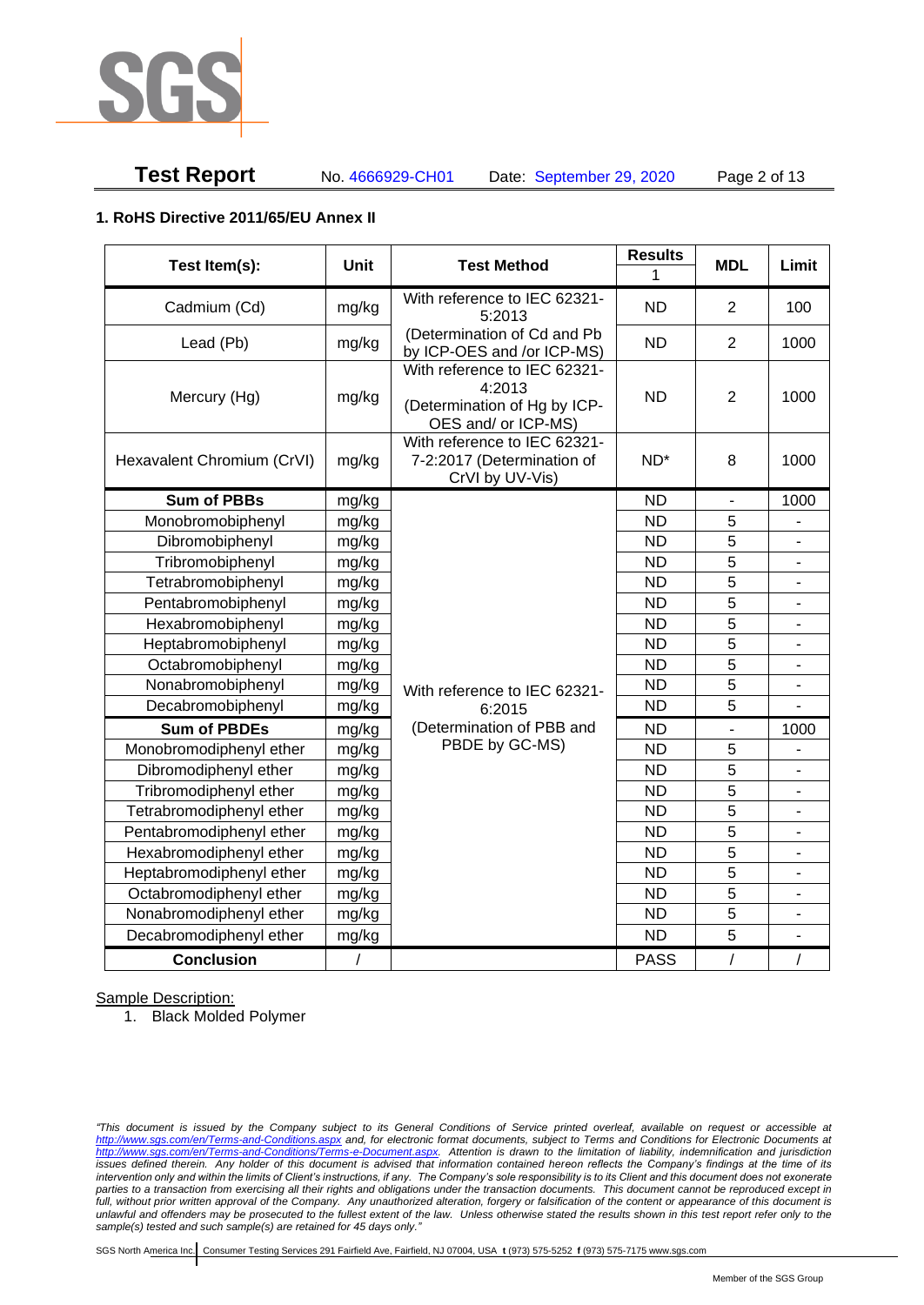

**Test Report** No. 4666929-CH01 Date: September 29, 2020 Page 3 of 13

Note :

- (a)  $mg/kg = ppm$ ;  $0.1wt% = 1000ppm$
- (b) ND= not detected
- (c) MDL = Method Detection Limit
- $(d) -$  = not regulated
- (e) \* = Total Chromium analysis by ICP-MS and/or ICP-OES was not detected in submitted sample. Therefore, Hexavalent Chromium determination using UV-Visible Spectroscopy was not performed.
- (f) IEC 62321 series is equivalent to EN 62321 series [http://www.cenelec.eu/dyn/www/f?p=104:30:1742232870351101::::FSP\\_ORG\\_ID,FSP\\_LANG\\_ID:](http://www.cenelec.eu/dyn/www/f?p=104:30:1742232870351101::::FSP_ORG_ID,FSP_LANG_ID:1258637,25) [1258637,25](http://www.cenelec.eu/dyn/www/f?p=104:30:1742232870351101::::FSP_ORG_ID,FSP_LANG_ID:1258637,25)

*"This document is issued by the Company subject to its General Conditions of Service printed overleaf, available on request or accessible at <http://www.sgs.com/en/Terms-and-Conditions.aspx> and, for electronic format documents, subject to Terms and Conditions for Electronic Documents at [http://www.sgs.com/en/Terms-and-Conditions/Terms-e-Document.aspx.](http://www.sgs.com/en/Terms-and-Conditions/Terms-e-Document.aspx) Attention is drawn to the limitation of liability, indemnification and jurisdiction issues defined therein. Any holder of this document is advised that information contained hereon reflects the Company's findings at the time of its intervention only and within the limits of Client's instructions, if any. The Company's sole responsibility is to its Client and this document does not exonerate parties to a transaction from exercising all their rights and obligations under the transaction documents. This document cannot be reproduced except in full, without prior written approval of the Company. Any unauthorized alteration, forgery or falsification of the content or appearance of this document is unlawful and offenders may be prosecuted to the fullest extent of the law. Unless otherwise stated the results shown in this test report refer only to the sample(s) tested and such sample(s) are retained for 45 days only."*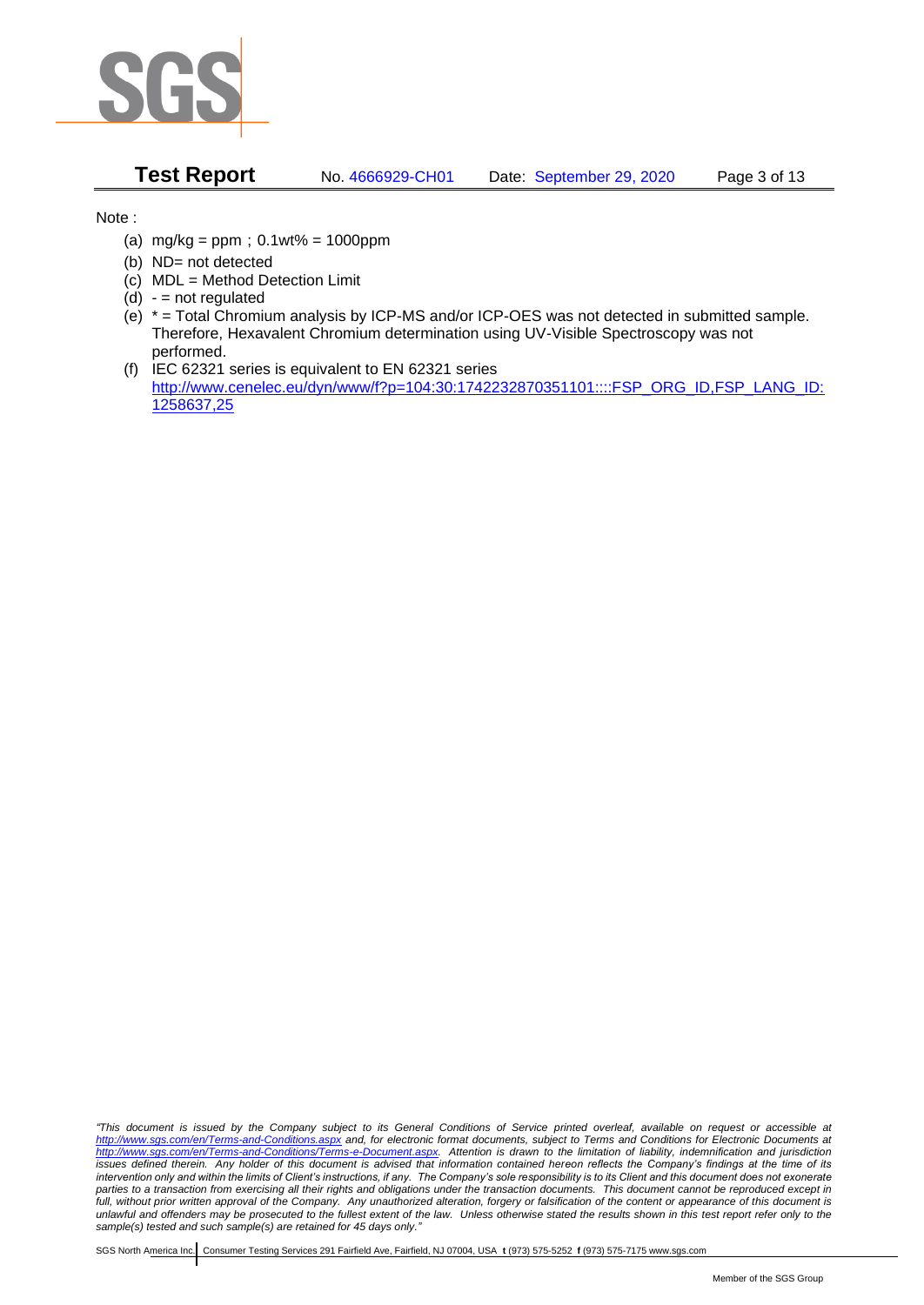

# **Test Report** No. 4666929-CH01 Date: September 29, 2020 Page 4 of 13

### **2. Directive (EU) 2015/863 of amending RoHS Directive 2011/65/EU**

|                                        | Unit  | <b>Results</b><br><b>Test Method</b> |             | <b>MDL</b> | Limit |
|----------------------------------------|-------|--------------------------------------|-------------|------------|-------|
| Test Item(s):                          |       |                                      |             |            |       |
| Bis (2-ethylhexyl) Phthalate<br>(DEHP) | mg/kg | IEC 62321-8:2017                     | ND          | 50         | 1000  |
| Butyl Benzyl Phthalate (BBP)           | mg/kg | (Determination of DEHP, BBP,         | ND.         | 50         | 1000  |
| Dibutyl Phthalate (DBP)                | mg/kg | DBP and DIBP by GC-MS)               | ND.         | 50         | 1000  |
| Diisobutyl Phthalate (DIBP)            | mg/kg |                                      | ND.         | 50         | 1000  |
| <b>Conclusion</b>                      |       |                                      | <b>PASS</b> |            |       |

#### Sample Description:

1. Black Molded Polymer

Note :

- (a)  $mg/kg = ppm$ ;  $0.1wt% = 1000ppm$
- (b) ND= not detected
- (c) MDL = Method Detection Limit
- $(d) -$  = not regulated
- (e) IEC 62321 series is equivalent to EN 62321 series [http://www.cenelec.eu/dyn/www/f?p=104:30:1742232870351101::::FSP\\_ORG\\_ID,FSP\\_LANG\\_ID:](http://www.cenelec.eu/dyn/www/f?p=104:30:1742232870351101::::FSP_ORG_ID,FSP_LANG_ID:1258637,25) [1258637,25](http://www.cenelec.eu/dyn/www/f?p=104:30:1742232870351101::::FSP_ORG_ID,FSP_LANG_ID:1258637,25)

*"This document is issued by the Company subject to its General Conditions of Service printed overleaf, available on request or accessible at <http://www.sgs.com/en/Terms-and-Conditions.aspx> and, for electronic format documents, subject to Terms and Conditions for Electronic Documents at [http://www.sgs.com/en/Terms-and-Conditions/Terms-e-Document.aspx.](http://www.sgs.com/en/Terms-and-Conditions/Terms-e-Document.aspx) Attention is drawn to the limitation of liability, indemnification and jurisdiction issues defined therein. Any holder of this document is advised that information contained hereon reflects the Company's findings at the time of its intervention only and within the limits of Client's instructions, if any. The Company's sole responsibility is to its Client and this document does not exonerate parties to a transaction from exercising all their rights and obligations under the transaction documents. This document cannot be reproduced except in full, without prior written approval of the Company. Any unauthorized alteration, forgery or falsification of the content or appearance of this document is unlawful and offenders may be prosecuted to the fullest extent of the law. Unless otherwise stated the results shown in this test report refer only to the sample(s) tested and such sample(s) are retained for 45 days only."*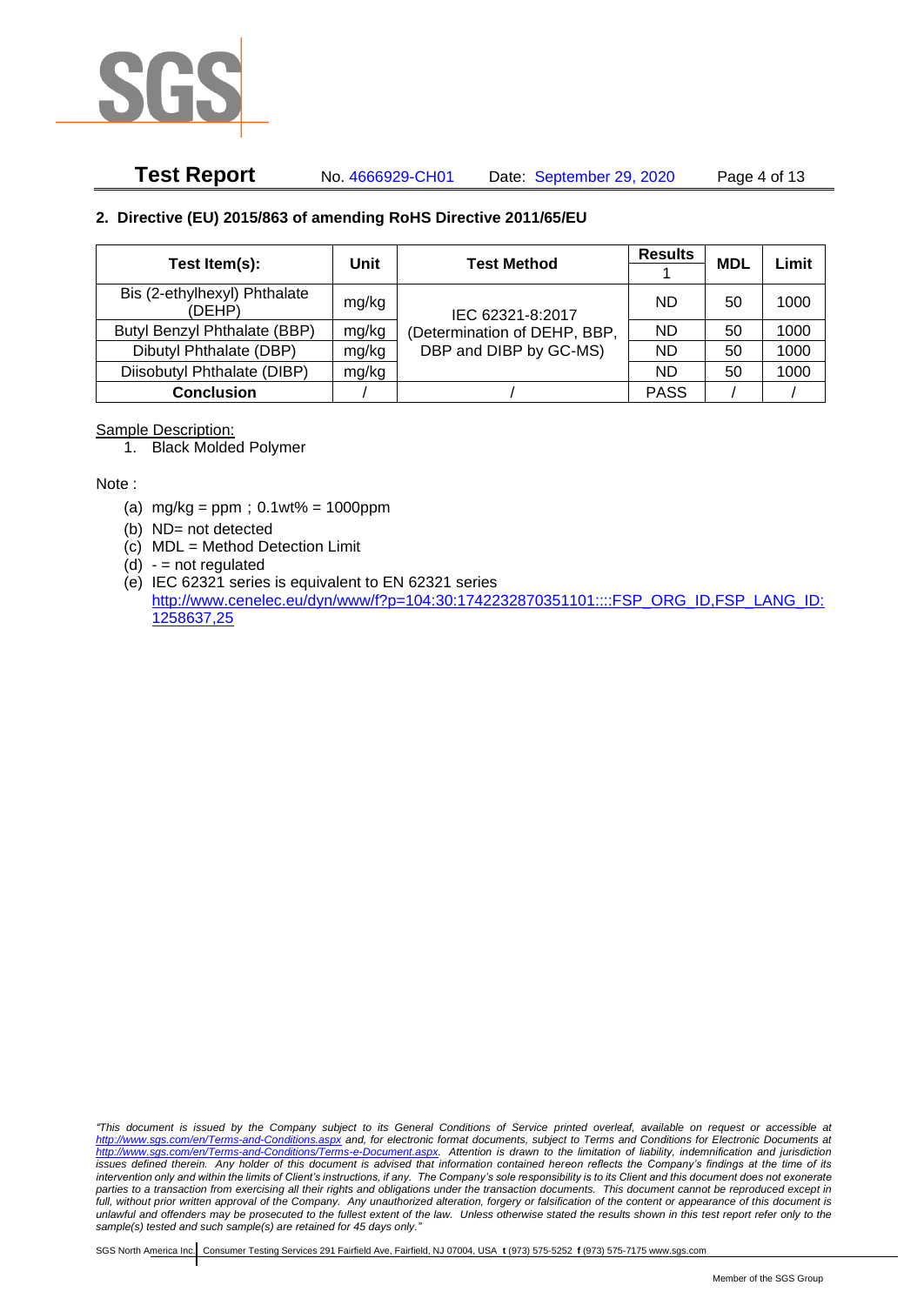

## **Test Report** No. 4666929-CH01 Date: September 29, 2020 Page 5 of 13

#### **3. Halogen Content (Cl, Br, I, F) of the submitted sample(s) with reference to BS EN 14582:2016**

With reference to **BS EN 14582:2016** "Characterization of waste – Halogen and sulfur content – Oxygen Combustion in closed systems and determination methods". Analysis was performed by Ion Chromatography.

| <b>Test Items</b>                                  | Unit  | <b>Method</b><br><b>Detection</b><br>Limit |      |
|----------------------------------------------------|-------|--------------------------------------------|------|
| Halogen - Chlorine (CI)<br>CAS # 007782-50-5       | mg/kg | 50                                         | ND   |
| Halogen - <b>Bromine</b> (Br)<br>CAS # 007726-95-6 | mg/kg | 50                                         | ND   |
| Halogen – Fluorine $(F)$<br>CAS # 007782-41-4      | mg/kg | 50                                         | 77.3 |
| Halogen $-$ lodine (I)<br>CAS # 007553-56-2        | mg/kg | 50                                         | ND   |

Sample Description:

- 1. Black Molded Polymer
- Note: 1. mg/kg = milligram per kilogram
	- 2.  $mg/kg = ppm$
	- 3.  $1\% = 10000$  mg/kg (ppm)
	- 4. ND = Not Detected

*"This document is issued by the Company subject to its General Conditions of Service printed overleaf, available on request or accessible at <http://www.sgs.com/en/Terms-and-Conditions.aspx> and, for electronic format documents, subject to Terms and Conditions for Electronic Documents at [http://www.sgs.com/en/Terms-and-Conditions/Terms-e-Document.aspx.](http://www.sgs.com/en/Terms-and-Conditions/Terms-e-Document.aspx) Attention is drawn to the limitation of liability, indemnification and jurisdiction issues defined therein. Any holder of this document is advised that information contained hereon reflects the Company's findings at the time of its intervention only and within the limits of Client's instructions, if any. The Company's sole responsibility is to its Client and this document does not exonerate parties to a transaction from exercising all their rights and obligations under the transaction documents. This document cannot be reproduced except in full, without prior written approval of the Company. Any unauthorized alteration, forgery or falsification of the content or appearance of this document is unlawful and offenders may be prosecuted to the fullest extent of the law. Unless otherwise stated the results shown in this test report refer only to the sample(s) tested and such sample(s) are retained for 45 days only."*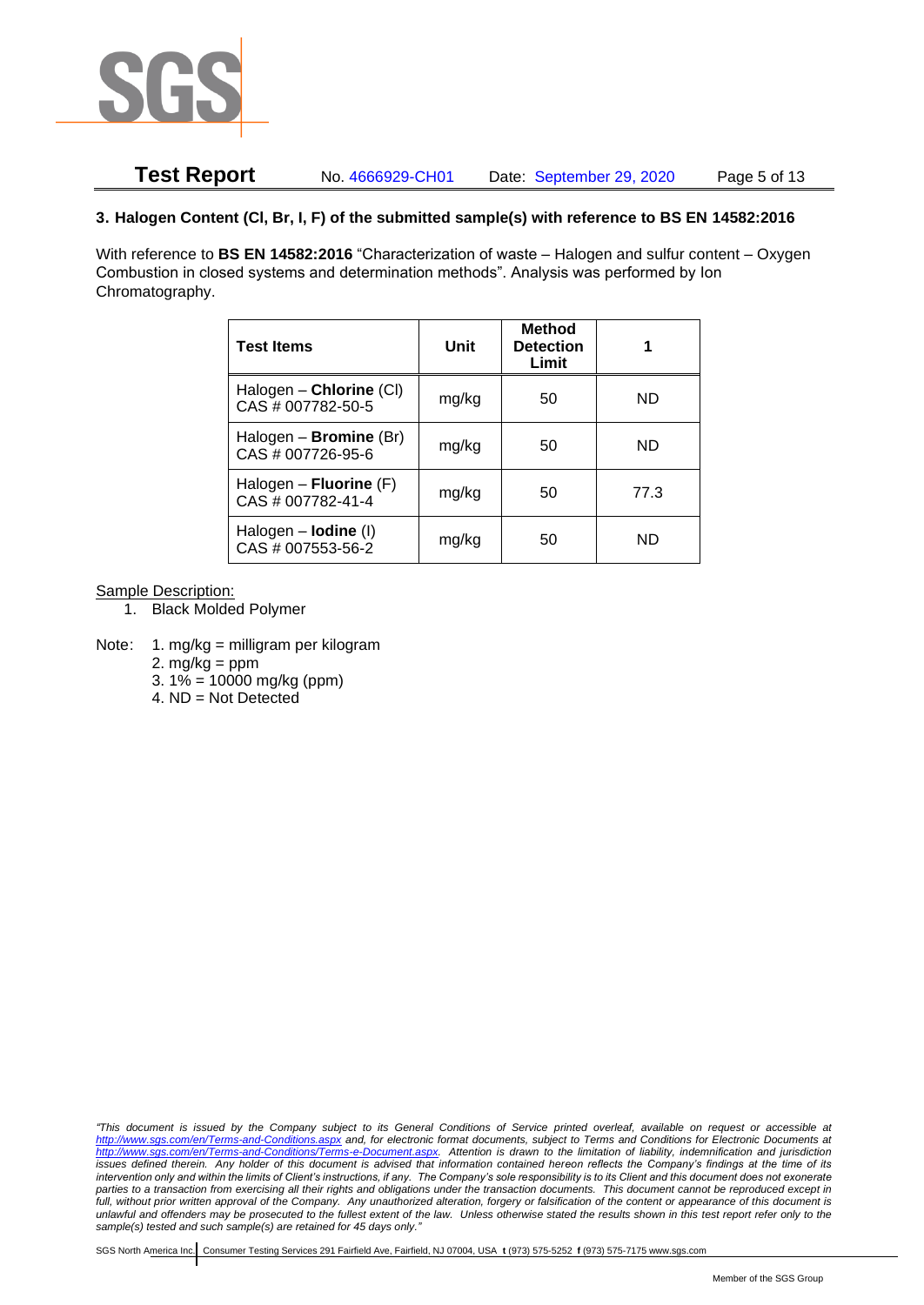

# **Test Report** No. 4666929-CH01 Date: September 29, 2020 Page 6 of 13

#### **4. European Regulation POPs (EU) 2020/784 amending to Regulation (EU) 2019/1021 - PFOA and its Salts, PFOA-Related Substances , PFOS and its Derivatives**

#### **Testing was done at an SGS Affiliate Laboratory:**

Test Method : With reference to CEN/TS15968:2010, analysis was performed by LC-MS or LC-MS/MS and GC-MS. (Decision Rule: please refer to appendix 1: Category 1)

| Test Item(s)                  | CAS_NO     | Limit | Unit  | <b>MDL</b> | 033       |
|-------------------------------|------------|-------|-------|------------|-----------|
| Perfluorooctanoic acid (PFOA) |            | 0.025 | mg/kg | 0.010      | <b>ND</b> |
| and its salts+                |            |       |       |            |           |
| PFOA-related substances       |            | 1     | mg/kg |            | ND        |
| 1H, 1H, 2H, 2H-Perfluoro-1-   | 39108-34-4 |       | mg/kg | 1          | ND.       |
| decanol (8:2 FTS)             |            |       |       |            |           |
| Methyl perfluorooctanoate     | 376-27-2   |       | mg/kg | 1          | <b>ND</b> |
| (Me-PFOA)                     |            |       |       |            |           |
| Ethyl perfluorooctanoate      | 3108-24-5  |       | mg/kg | 1          | <b>ND</b> |
| (Et-PFOA)                     |            |       |       |            |           |
| 1H, 1H, 2H, 2H-Perfluoro-1-   | 678-39-7   |       | mg/kg | 1          | ND        |
| decanol (8:2 FTOH)            |            |       |       |            |           |
| 1H, 1H, 2H, 2H-Perfluorodecyl | 27905-45-9 |       | mg/kg | 1          | <b>ND</b> |
| acrylate (8:2 FTA)            |            |       |       |            |           |
| 1H, 1H, 2H, 2H-Perfluorodecyl | 1996-88-9  |       | mg/kg | 1          | <b>ND</b> |
| methacrylate (8:2 FTMA)       |            |       |       |            |           |
| Perfluoro-1-iodooctane (PFOI) | 507-63-1   |       | mg/kg | 1          | <b>ND</b> |
| Perfluorooctane sulfonates    |            | 1,000 | mg/kg |            | ND        |
| (PFOS) and its derivatives    |            |       |       |            |           |
| Perfluorooctane sulfonates    | 1763-23-1  |       | mg/kg | 1          | <b>ND</b> |
| (PFOS)^                       |            |       |       |            |           |
| N-ethylperfluoro-1-           | 4151-50-2  |       | mg/kg | 1          | <b>ND</b> |
| octanesulfonamide (EtFOSA)    |            |       |       |            |           |

*<sup>&</sup>quot;This document is issued by the Company subject to its General Conditions of Service printed overleaf, available on request or accessible at <http://www.sgs.com/en/Terms-and-Conditions.aspx> and, for electronic format documents, subject to Terms and Conditions for Electronic Documents at [http://www.sgs.com/en/Terms-and-Conditions/Terms-e-Document.aspx.](http://www.sgs.com/en/Terms-and-Conditions/Terms-e-Document.aspx) Attention is drawn to the limitation of liability, indemnification and jurisdiction issues defined therein. Any holder of this document is advised that information contained hereon reflects the Company's findings at the time of its intervention only and within the limits of Client's instructions, if any. The Company's sole responsibility is to its Client and this document does not exonerate parties to a transaction from exercising all their rights and obligations under the transaction documents. This document cannot be reproduced except in full, without prior written approval of the Company. Any unauthorized alteration, forgery or falsification of the content or appearance of this document is unlawful and offenders may be prosecuted to the fullest extent of the law. Unless otherwise stated the results shown in this test report refer only to the sample(s) tested and such sample(s) are retained for 45 days only."*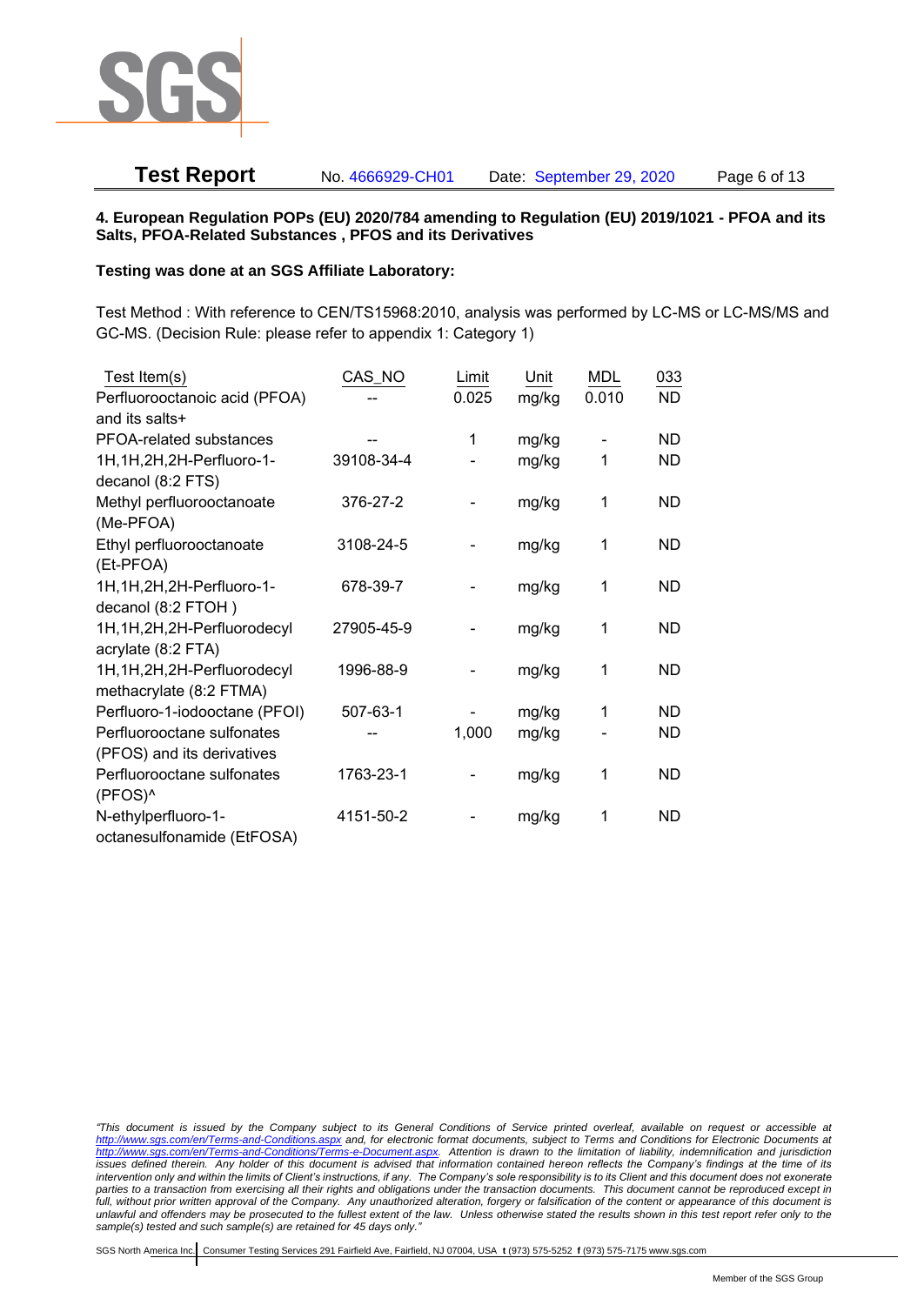

| Test Report                   | No. 4666929-CH01 |                              | Date: September 29, 2020 |            |             | Page 7 of 13 |
|-------------------------------|------------------|------------------------------|--------------------------|------------|-------------|--------------|
|                               |                  |                              |                          |            |             |              |
| Test Item(s)                  | CAS NO           | Limit                        | Unit                     | <b>MDL</b> | 033         |              |
| N-methylperfluoro-1-          | 31506-32-8       |                              | mg/kg                    | 1          | <b>ND</b>   |              |
| octanesulfonamide (MeFOSA)    |                  |                              |                          |            |             |              |
| 2-(N-ethylperfluoro-1-        | 1691-99-2        | $\qquad \qquad \blacksquare$ | mg/kg                    | 1          | <b>ND</b>   |              |
| octanesulfonamido)-ethanol    |                  |                              |                          |            |             |              |
| (EtFOSE)                      |                  |                              |                          |            |             |              |
| 2-(N-methylperfluoro-         | 24448-09-7       | $\overline{\phantom{a}}$     | mg/kg                    | 1          | <b>ND</b>   |              |
| 1-octanesulfonamido) -ethanol |                  |                              |                          |            |             |              |
| (MeFOSE)                      |                  |                              |                          |            |             |              |
| Perfluorooctane sulfonamide   | 754-91-6         |                              | mg/kg                    | 1          | <b>ND</b>   |              |
| (PFOSA)                       |                  |                              |                          |            |             |              |
| Conclusion                    |                  |                              |                          |            | <b>PASS</b> |              |

Test Part Description :

| Specimen | SGS Sample ID                      | <b>Description</b> |
|----------|------------------------------------|--------------------|
| No.      |                                    |                    |
|          | HKT20-032872.033 Dark grey plastic |                    |

Remarks :

 $(1)$  1 mg/kg = 1 ppm = 0.0001%

(2) MDL = Method Detection Limit

(3) ND = Not Detected ( < MDL )

 $(4)$  "-" = Not Regulated

### Notes :

(1) + PFOA refer to its salts including PFOA-Na (CAS No.: 335-95-5), PFOA-K (CAS No.: 2395-00-8), PFOA-Ag (CAS No.: 335-93-3), PFOA-F (CAS No.: 335-66-0) and APFO (CAS No.: 3825-26-1);

(2) ^ PFOS refer to its derivatives including PFOS-K (CAS No.: 2795-39-3), PFOS-Li (CAS No.: 29457-72-5), PFOS-NH4 (CAS No.: 29081-56-9), PFOS-NH(OH)2 (CAS No.: 70225-14-8), PFOS-N(C2H5)4 (CAS No.: 56773-42-3), PFOS-DDA(CAS No.:251099-16-8) and POSF (CAS No.: 307-35-7)

*"This document is issued by the Company subject to its General Conditions of Service printed overleaf, available on request or accessible at <http://www.sgs.com/en/Terms-and-Conditions.aspx> and, for electronic format documents, subject to Terms and Conditions for Electronic Documents at [http://www.sgs.com/en/Terms-and-Conditions/Terms-e-Document.aspx.](http://www.sgs.com/en/Terms-and-Conditions/Terms-e-Document.aspx) Attention is drawn to the limitation of liability, indemnification and jurisdiction issues defined therein. Any holder of this document is advised that information contained hereon reflects the Company's findings at the time of its intervention only and within the limits of Client's instructions, if any. The Company's sole responsibility is to its Client and this document does not exonerate parties to a transaction from exercising all their rights and obligations under the transaction documents. This document cannot be reproduced except in full, without prior written approval of the Company. Any unauthorized alteration, forgery or falsification of the content or appearance of this document is unlawful and offenders may be prosecuted to the fullest extent of the law. Unless otherwise stated the results shown in this test report refer only to the sample(s) tested and such sample(s) are retained for 45 days only."*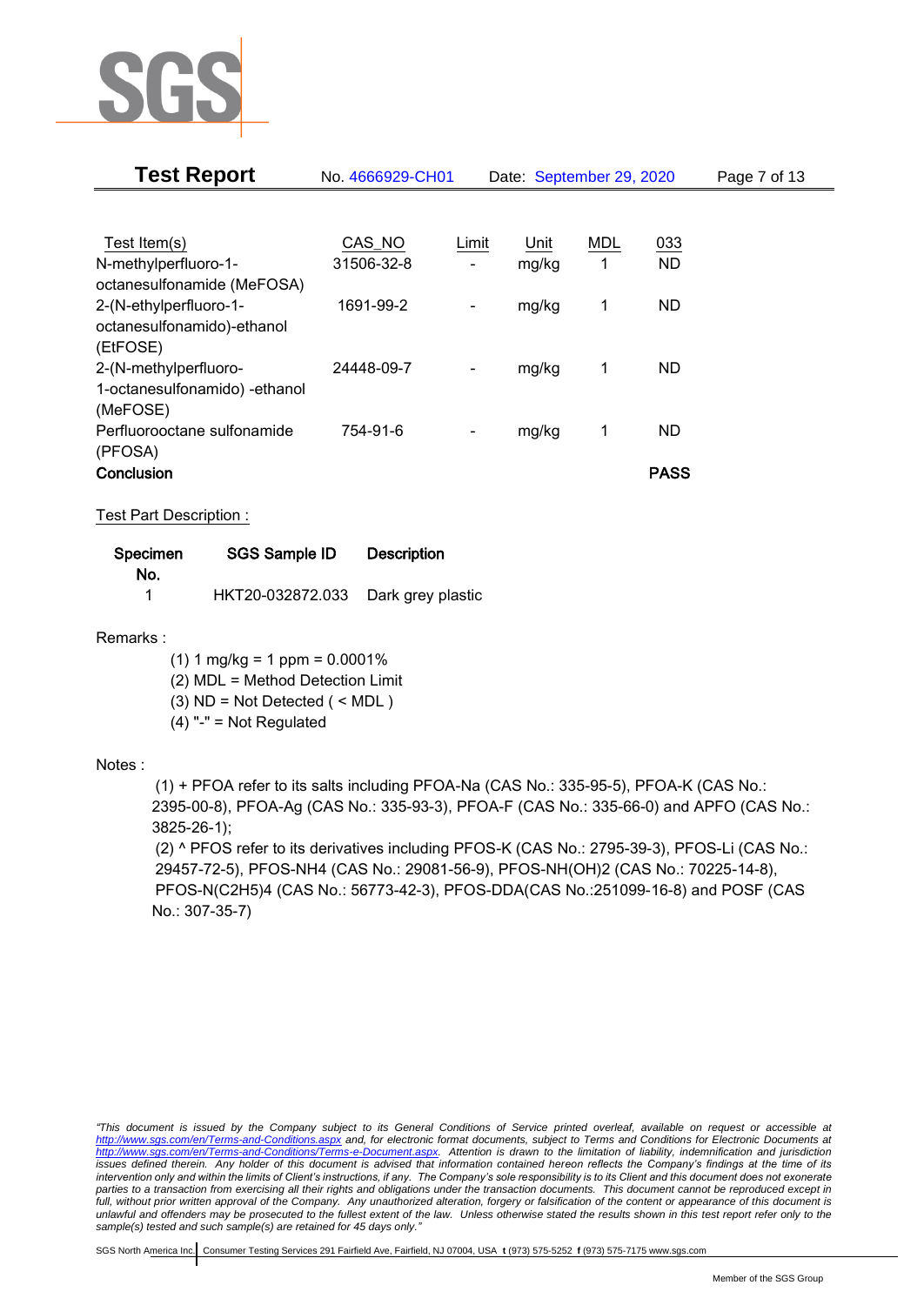

**Test Report** No. 4666929-CH01 Date: September 29, 2020 Page 8 of 13

# **Appendix 1**

| Category       | Decision Rule Statement                                                                                                                                                                                                                                                                                                                                                                                                                                                                                                                                                                                                                                                                                                                                                                                                                                                                                                                                                                                                                                                                                                                                                                                                                                                                                                                                                                                                                    |  |  |  |  |
|----------------|--------------------------------------------------------------------------------------------------------------------------------------------------------------------------------------------------------------------------------------------------------------------------------------------------------------------------------------------------------------------------------------------------------------------------------------------------------------------------------------------------------------------------------------------------------------------------------------------------------------------------------------------------------------------------------------------------------------------------------------------------------------------------------------------------------------------------------------------------------------------------------------------------------------------------------------------------------------------------------------------------------------------------------------------------------------------------------------------------------------------------------------------------------------------------------------------------------------------------------------------------------------------------------------------------------------------------------------------------------------------------------------------------------------------------------------------|--|--|--|--|
| 1.             | The decision rule for conformity reporting is based on the non-binary statement with guard band (is<br>equal to the expanded measurement uncertainty with a 95% coverage probability, w = U95) in<br>ILAC-G8:09/2019 Clause 4.2.3.<br>"Pass - the measured value is within (or below / above) the acceptance limit, where the<br>А.<br>acceptance limit is below / above to the quard band," or "Pass - The measured values were<br>observed in tolerance at the points tested. The specific false accept risk is up to 2.5%.".<br>В.<br>"Conditional Pass - The measured values were observed in tolerance at the points tested.<br>However, a portion of the expanded measurement uncertainty intervals about one or more<br>measured values exceeded / out of tolerance. When the measured result is close to the<br>tolerance, the specific false accept risk is up to 50%.".<br>C.<br>"Conditional Fail - One or more measured values were observed out of tolerance at the<br>points tested. However, a portion of the expanded measurement uncertainty intervals about<br>one or more measured values were in tolerance. When the measured result is close to the<br>tolerance, the specific false reject risk is up to 50%.".<br>"Fail - the measured value is out of (or below / above) the tolerance limit added / subtracted<br>D.<br>to the quard band." or "Fail - One or more measured values were observed out of tolerance |  |  |  |  |
| $\overline{2}$ | at the points tested". The specific false reject risk is up to 2.5%.<br>The decision rule for conformity reporting is based on BS EN 1811:2011+A1:2015: Reference test<br>method for release of nickel from all post assemblies which are inserted into pierced parts of the<br>human body and articles intended to come into direct and prolonged contact with the skin in<br>Section 9.2 interpretation of results.                                                                                                                                                                                                                                                                                                                                                                                                                                                                                                                                                                                                                                                                                                                                                                                                                                                                                                                                                                                                                      |  |  |  |  |
| $\overline{3}$ | The decision rule for conformity reporting is based on the general consideration of simple<br>acceptance as stated in ISO/IEC Guide 98-3: "Uncertainty of measurement - Part 3: Guide to the<br>expression of uncertainty in measurement (GUM 1995)", and more specifically for analytical<br>measurements to the EURACHEM/CITAC Guide 2012 "Quantifying Uncertainty in Analytical<br>Measurement *.                                                                                                                                                                                                                                                                                                                                                                                                                                                                                                                                                                                                                                                                                                                                                                                                                                                                                                                                                                                                                                       |  |  |  |  |
| 4              | The decision rule for conformity reporting is according to the IEC 62321-7-1 Edition 1.0 2015-09<br>Section 7: Table 1-(comparison to standard and interpretation of result)                                                                                                                                                                                                                                                                                                                                                                                                                                                                                                                                                                                                                                                                                                                                                                                                                                                                                                                                                                                                                                                                                                                                                                                                                                                               |  |  |  |  |
| $\overline{5}$ | The decision rule for conformity reporting is according to the IEC 62321-3-1 Edition 1.0 2013-06<br>Annex A.3 interpretation of result.                                                                                                                                                                                                                                                                                                                                                                                                                                                                                                                                                                                                                                                                                                                                                                                                                                                                                                                                                                                                                                                                                                                                                                                                                                                                                                    |  |  |  |  |
| 6              | The decision rule for conformity reporting is according to the GB/T 26125-2011 Annex A to H                                                                                                                                                                                                                                                                                                                                                                                                                                                                                                                                                                                                                                                                                                                                                                                                                                                                                                                                                                                                                                                                                                                                                                                                                                                                                                                                                |  |  |  |  |
| 7              | The decision rule for conformity reporting is according to the requested specification or standard<br>(ASTM F963-17 section 4.3.5)                                                                                                                                                                                                                                                                                                                                                                                                                                                                                                                                                                                                                                                                                                                                                                                                                                                                                                                                                                                                                                                                                                                                                                                                                                                                                                         |  |  |  |  |
| 8              | The decision rule for conformity reporting is according to the requested specification or standard<br>(AS/NZS ISO 8124 Part 3 section 4.2)                                                                                                                                                                                                                                                                                                                                                                                                                                                                                                                                                                                                                                                                                                                                                                                                                                                                                                                                                                                                                                                                                                                                                                                                                                                                                                 |  |  |  |  |
| Remark         | If the decision rule is not feasible to be used and the uncertainty of the result is able to be provided,<br>the uncertainty range of the result will be shown in the report. Otherwise, only result will be shown<br>in the report.                                                                                                                                                                                                                                                                                                                                                                                                                                                                                                                                                                                                                                                                                                                                                                                                                                                                                                                                                                                                                                                                                                                                                                                                       |  |  |  |  |

*<sup>&</sup>quot;This document is issued by the Company subject to its General Conditions of Service printed overleaf, available on request or accessible at <http://www.sgs.com/en/Terms-and-Conditions.aspx> and, for electronic format documents, subject to Terms and Conditions for Electronic Documents at [http://www.sgs.com/en/Terms-and-Conditions/Terms-e-Document.aspx.](http://www.sgs.com/en/Terms-and-Conditions/Terms-e-Document.aspx) Attention is drawn to the limitation of liability, indemnification and jurisdiction issues defined therein. Any holder of this document is advised that information contained hereon reflects the Company's findings at the time of its intervention only and within the limits of Client's instructions, if any. The Company's sole responsibility is to its Client and this document does not exonerate parties to a transaction from exercising all their rights and obligations under the transaction documents. This document cannot be reproduced except in full, without prior written approval of the Company. Any unauthorized alteration, forgery or falsification of the content or appearance of this document is unlawful and offenders may be prosecuted to the fullest extent of the law. Unless otherwise stated the results shown in this test report refer only to the sample(s) tested and such sample(s) are retained for 45 days only."*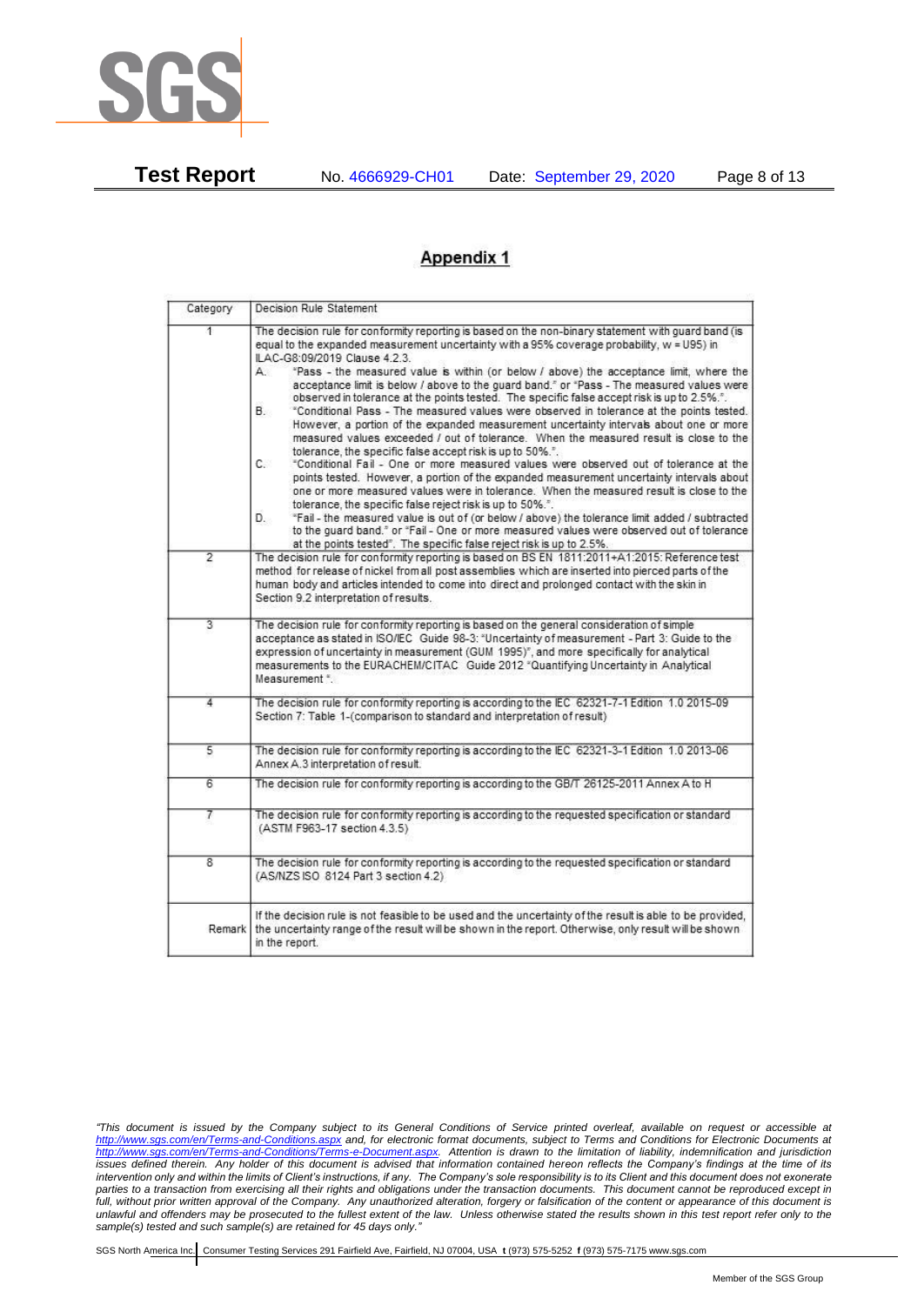

### **Test Report** No. 4666929-CH01 Date: September 29, 2020 Page 9 of 13

**Flowchart for ROHS Testing:**



- Note : 1. The Cd, Pb, Hg contents test on polymeric samples were dissolved totally by preconditioning method according to above flow chart.
	- 2.  $Cr<sup>6+</sup>$  is performed only when total Cr is detected

*<sup>&</sup>quot;This document is issued by the Company subject to its General Conditions of Service printed overleaf, available on request or accessible at <http://www.sgs.com/en/Terms-and-Conditions.aspx> and, for electronic format documents, subject to Terms and Conditions for Electronic Documents at [http://www.sgs.com/en/Terms-and-Conditions/Terms-e-Document.aspx.](http://www.sgs.com/en/Terms-and-Conditions/Terms-e-Document.aspx) Attention is drawn to the limitation of liability, indemnification and jurisdiction issues defined therein. Any holder of this document is advised that information contained hereon reflects the Company's findings at the time of its intervention only and within the limits of Client's instructions, if any. The Company's sole responsibility is to its Client and this document does not exonerate*  parties to a transaction from exercising all their rights and obligations under the transaction documents. This document cannot be reproduced except in *full, without prior written approval of the Company. Any unauthorized alteration, forgery or falsification of the content or appearance of this document is unlawful and offenders may be prosecuted to the fullest extent of the law. Unless otherwise stated the results shown in this test report refer only to the sample(s) tested and such sample(s) are retained for 45 days only."*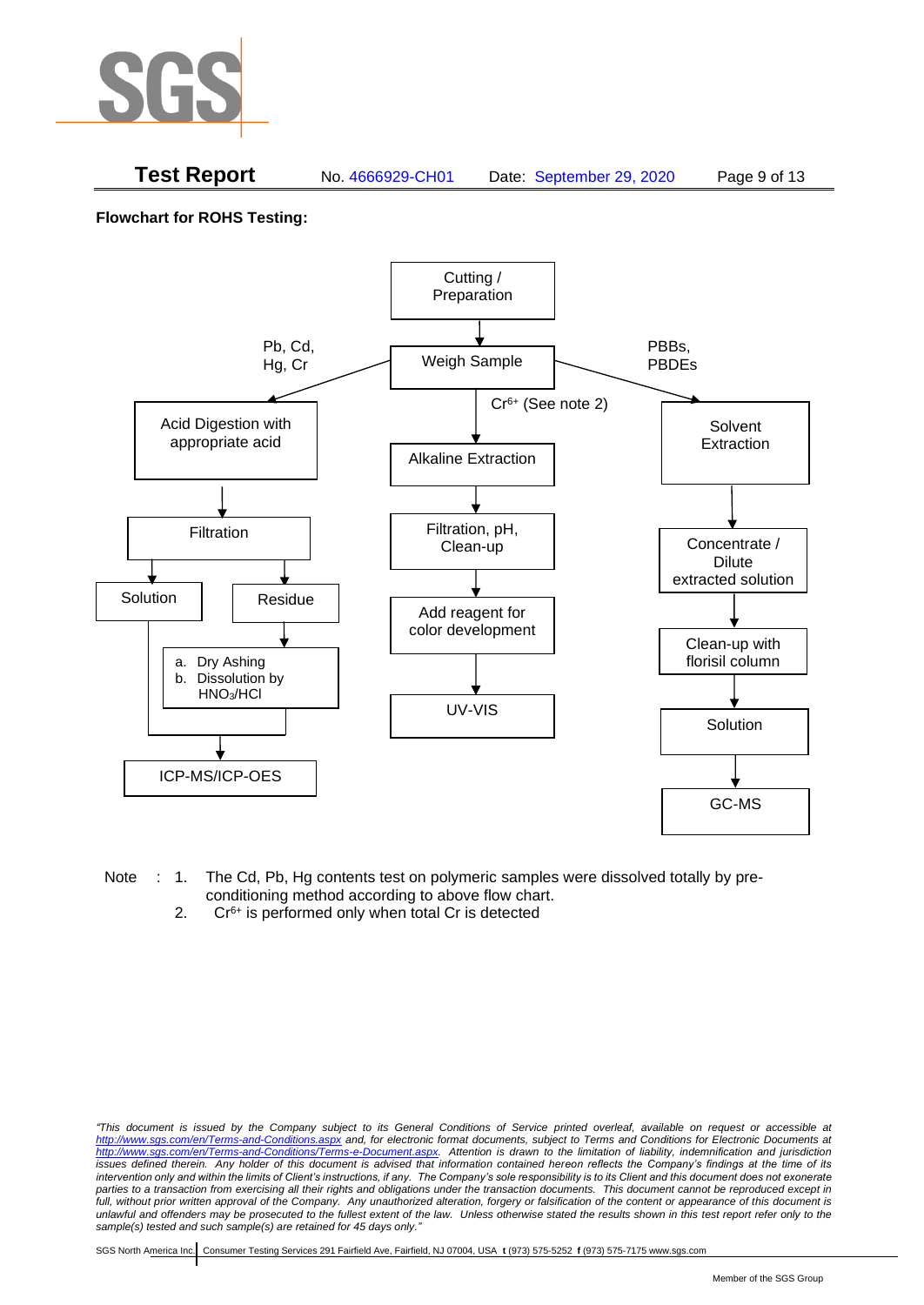

# **Test Report** No. 4666929-CH01 Date: September 29, 2020 Page 10 of 13

**Flowchart for Phthalates**



*<sup>&</sup>quot;This document is issued by the Company subject to its General Conditions of Service printed overleaf, available on request or accessible at <http://www.sgs.com/en/Terms-and-Conditions.aspx> and, for electronic format documents, subject to Terms and Conditions for Electronic Documents at [http://www.sgs.com/en/Terms-and-Conditions/Terms-e-Document.aspx.](http://www.sgs.com/en/Terms-and-Conditions/Terms-e-Document.aspx) Attention is drawn to the limitation of liability, indemnification and jurisdiction issues defined therein. Any holder of this document is advised that information contained hereon reflects the Company's findings at the time of its intervention only and within the limits of Client's instructions, if any. The Company's sole responsibility is to its Client and this document does not exonerate parties to a transaction from exercising all their rights and obligations under the transaction documents. This document cannot be reproduced except in full, without prior written approval of the Company. Any unauthorized alteration, forgery or falsification of the content or appearance of this document is unlawful and offenders may be prosecuted to the fullest extent of the law. Unless otherwise stated the results shown in this test report refer only to the sample(s) tested and such sample(s) are retained for 45 days only."*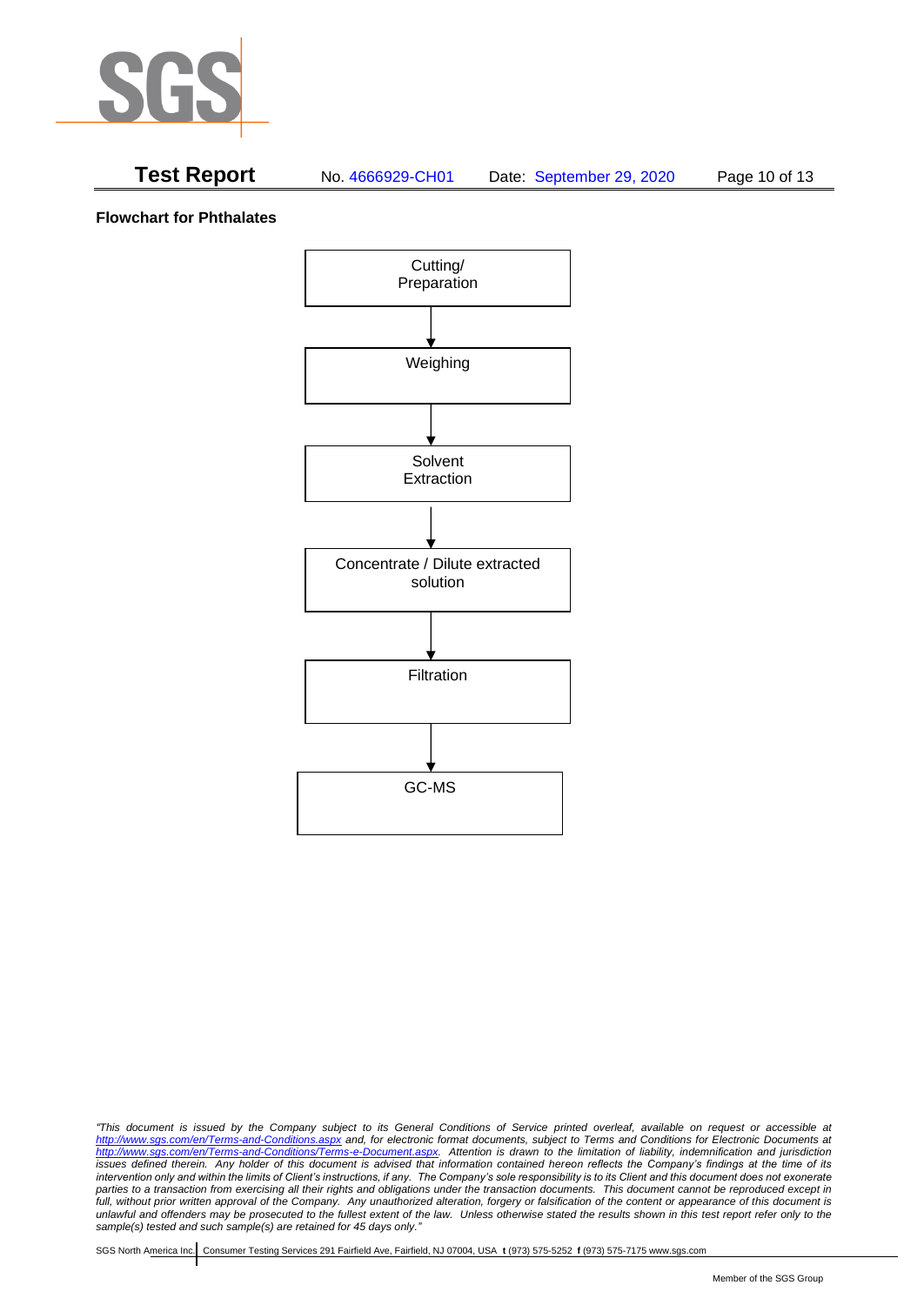

# **Test Report** No. 4666929-CH01 Date: September 29, 2020 Page 11 of 13

**Halogen Testing Flow Chart**



*"This document is issued by the Company subject to its General Conditions of Service printed overleaf, available on request or accessible at <http://www.sgs.com/en/Terms-and-Conditions.aspx> and, for electronic format documents, subject to Terms and Conditions for Electronic Documents at [http://www.sgs.com/en/Terms-and-Conditions/Terms-e-Document.aspx.](http://www.sgs.com/en/Terms-and-Conditions/Terms-e-Document.aspx) Attention is drawn to the limitation of liability, indemnification and jurisdiction issues defined therein. Any holder of this document is advised that information contained hereon reflects the Company's findings at the time of its intervention only and within the limits of Client's instructions, if any. The Company's sole responsibility is to its Client and this document does not exonerate parties to a transaction from exercising all their rights and obligations under the transaction documents. This document cannot be reproduced except in full, without prior written approval of the Company. Any unauthorized alteration, forgery or falsification of the content or appearance of this document is unlawful and offenders may be prosecuted to the fullest extent of the law. Unless otherwise stated the results shown in this test report refer only to the sample(s) tested and such sample(s) are retained for 45 days only."*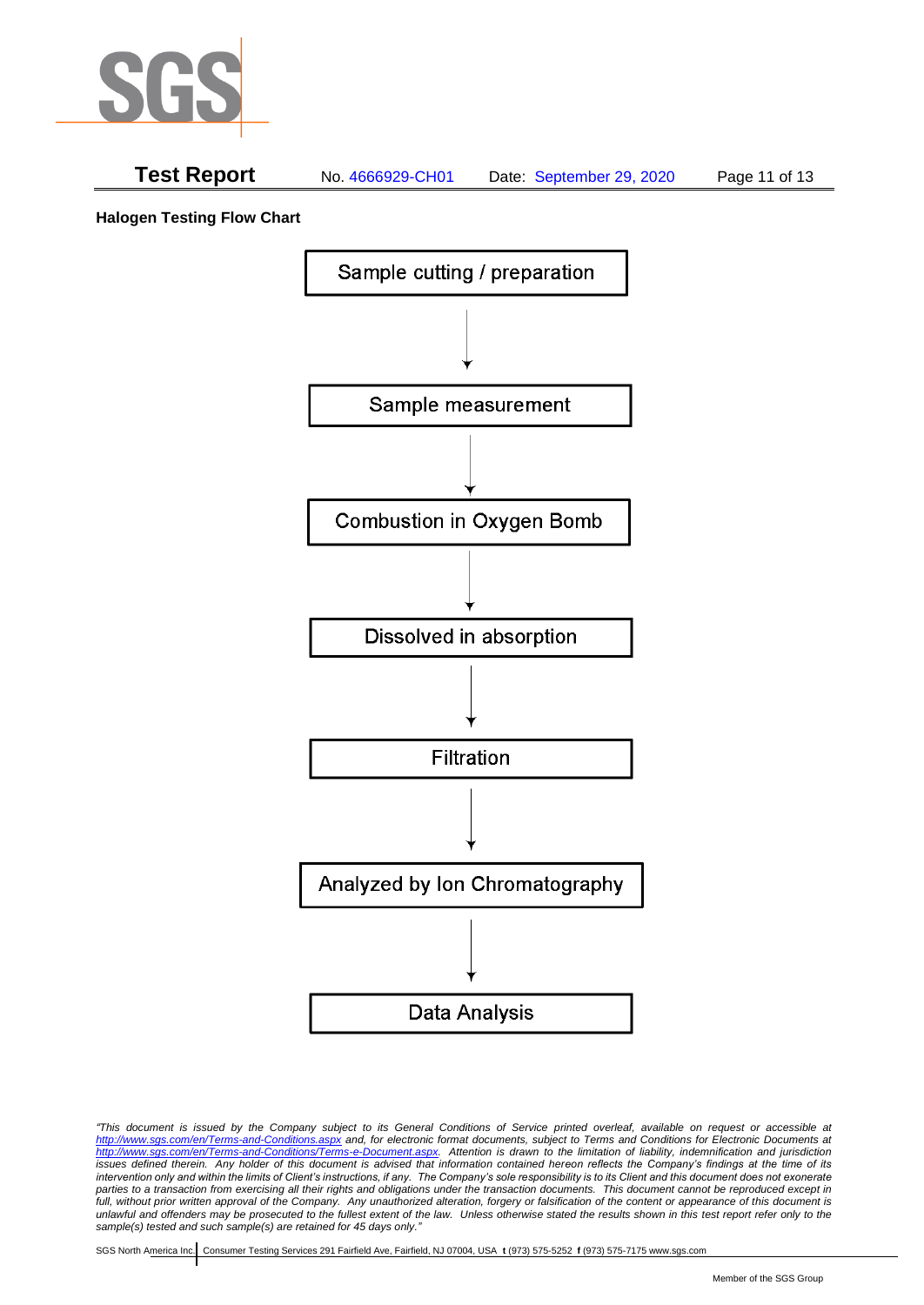



**PFOS/PFOA Testing Flow Chart**



*<sup>&</sup>quot;This document is issued by the Company subject to its General Conditions of Service printed overleaf, available on request or accessible at <http://www.sgs.com/en/Terms-and-Conditions.aspx> and, for electronic format documents, subject to Terms and Conditions for Electronic Documents at [http://www.sgs.com/en/Terms-and-Conditions/Terms-e-Document.aspx.](http://www.sgs.com/en/Terms-and-Conditions/Terms-e-Document.aspx) Attention is drawn to the limitation of liability, indemnification and jurisdiction issues defined therein. Any holder of this document is advised that information contained hereon reflects the Company's findings at the time of its intervention only and within the limits of Client's instructions, if any. The Company's sole responsibility is to its Client and this document does not exonerate parties to a transaction from exercising all their rights and obligations under the transaction documents. This document cannot be reproduced except in full, without prior written approval of the Company. Any unauthorized alteration, forgery or falsification of the content or appearance of this document is unlawful and offenders may be prosecuted to the fullest extent of the law. Unless otherwise stated the results shown in this test report refer only to the sample(s) tested and such sample(s) are retained for 45 days only."*